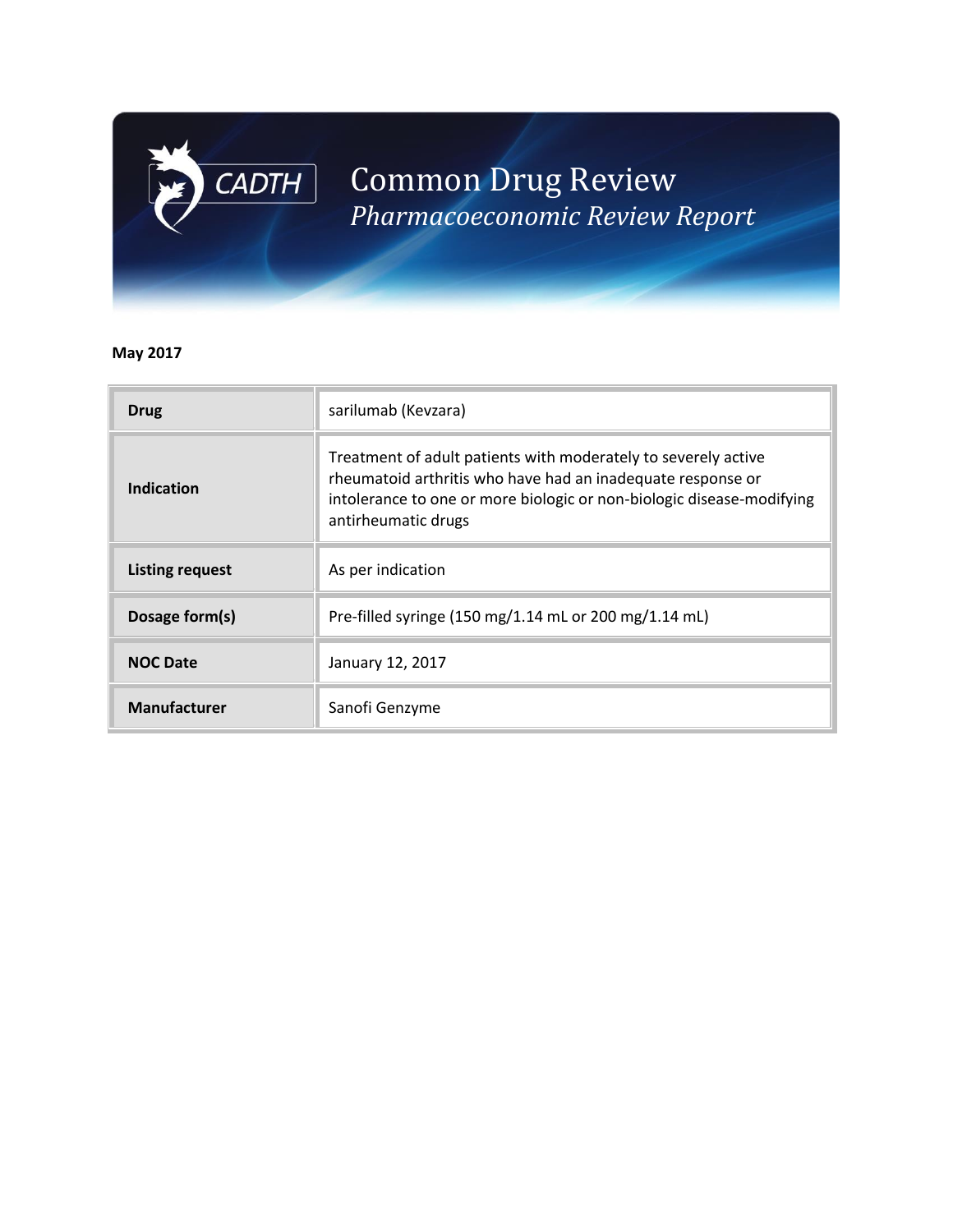The information in this document is intended to help Canadian health care decision-makers, health care professionals, health systems leaders, and policy-makers make well-informed decisions and thereby improve the quality of health care services. While patients and others may access this document, the document is made available for informational purposes only and no representations or warranties are made with respect to its fitness for any particular purpose. The information in this document should not be used as a substitute for professional medical advice or as a substitute for the application of clinical judgment in respect of the care of a particular patient or other professional judgment in any decision-making process. The Canadian Agency for Drugs and Technologies in Health (CADTH) does not endorse any information, drugs, therapies, treatments, products, processes, or services.

While care has been taken to ensure that the information prepared by CADTH in this document is accurate, complete, and up-to-date as at the applicable date the material was first published by CADTH, CADTH does not make any guarantees to that effect. CADTH does not guarantee and is not responsible for the quality, currency, propriety, accuracy, or reasonableness of any statements, information, or conclusions contained in any third-party materials used in preparing this document. The views and opinions of third parties published in this document do not necessarily state or reflect those of CADTH.

CADTH is not responsible for any errors, omissions, injury, loss, or damage arising from or relating to the use (or misuse) of any information, statements, or conclusions contained in or implied by the contents of this document or any of the source materials.

This document may contain links to third-party websites. CADTH does not have control over the content of such sites. Use of third-party sites is governed by the third-party website owners' own terms and conditions set out for such sites. CADTH does not make any guarantee with respect to any information contained on such third-party sites and CADTH is not responsible for any injury, loss, or damage suffered as a result of using such third-party sites. CADTH has no responsibility for the collection, use, and disclosure of personal information by third-party sites.

Subject to the aforementioned limitations, the views expressed herein are those of CADTH and do not necessarily represent the views of Canada's federal, provincial, or territorial governments.

This document is prepared and intended for use in the context of the Canadian health care system. The use of this document outside of Canada is done so at the user's own risk.

This disclaimer and any questions or matters of any nature arising from or relating to the content or use (or misuse) of this document will be governed by and interpreted in accordance with the laws of the Province of Ontario and the laws of Canada applicable therein, and all proceedings shall be subject to the exclusive jurisdiction of the courts of the Province of Ontario, Canada.

The copyright and other intellectual property rights in this document are owned by CADTH and its licensors. These rights are protected by the Canadian Copyright Act and other national and international laws and agreements. Users are permitted to make copies of this document for non-commercial purposes only, provided it is not modified when reproduced and appropriate credit is given to CADTH and its licensors.

The statements, findings, conclusions, views, and opinions contained and expressed in this publication are based in part on data obtained under licence from IMS Health Canada Inc. concerning the following information service: DeltaPA. All Rights Reserved. Subject to the aforementioned limitations, the views expressed herein are those of CADTH and do not necessarily represent the views of Canada's federal, provincial, or territorial governments or any third-party data supplier.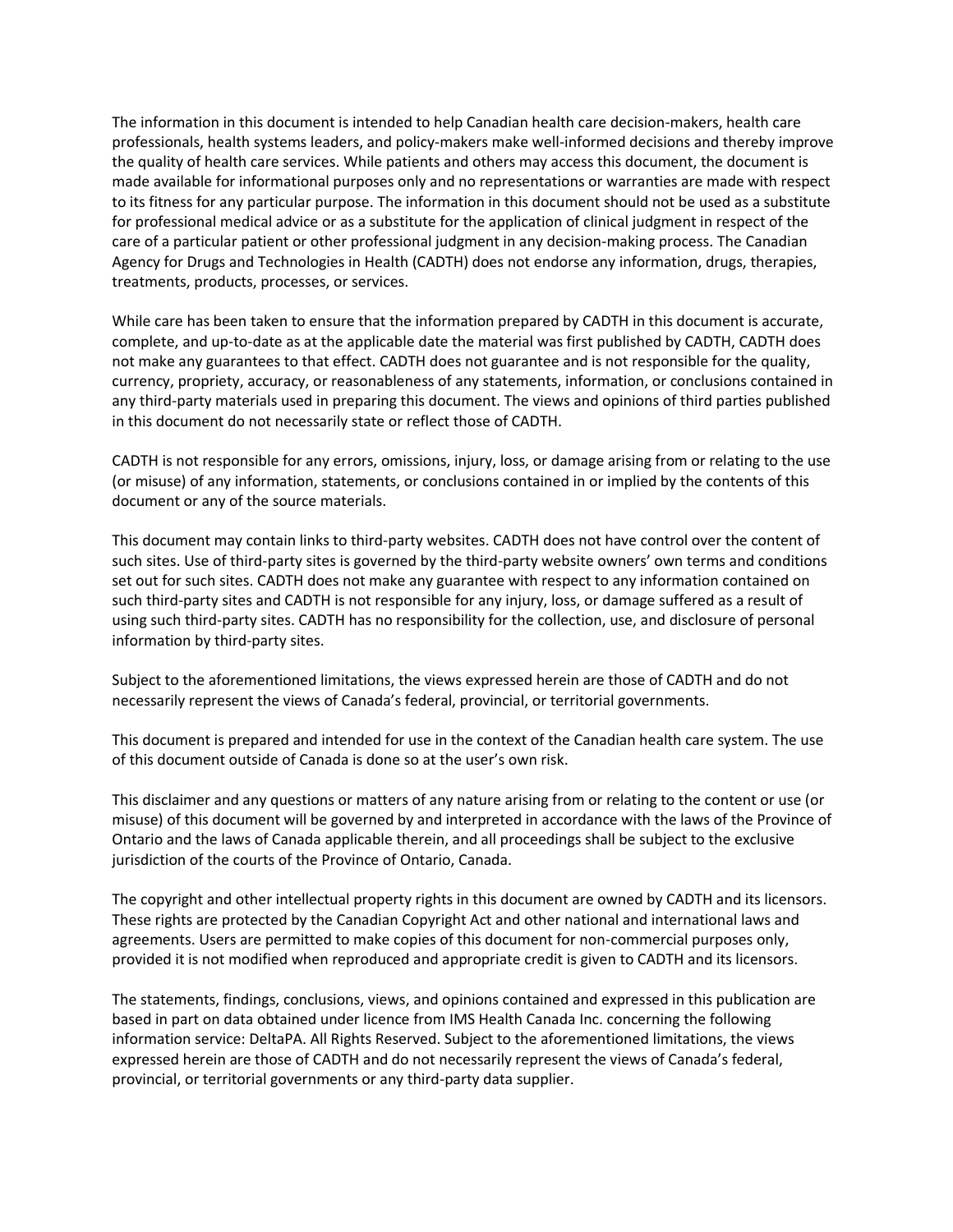# **TABLE OF CONTENTS**

### **Tables**

| Table 1: Cost Comparison Table of Biologic Treatments for Rheumatoid Arthritis in Adult Patients vi |
|-----------------------------------------------------------------------------------------------------|
|                                                                                                     |
| Table 3: Manufacturer's Results Comparing the Average Annual Cost of the First Three Years of       |
| Sarilumab Therapy With That of Other Biologics for the Treatment of Rheumatoid Arthritis 2          |
| Table 4: CDR's Results Comparing the Average Annual Cost of the First and Subsequent Years of       |
| Sarilumab Therapy With That of Other Biologics for the Treatment of Rheumatoid Arthritis 3          |
| Table 5: Exploratory Analysis Comparing the Annual Cost of Tocilzumab SC With Varying               |
|                                                                                                     |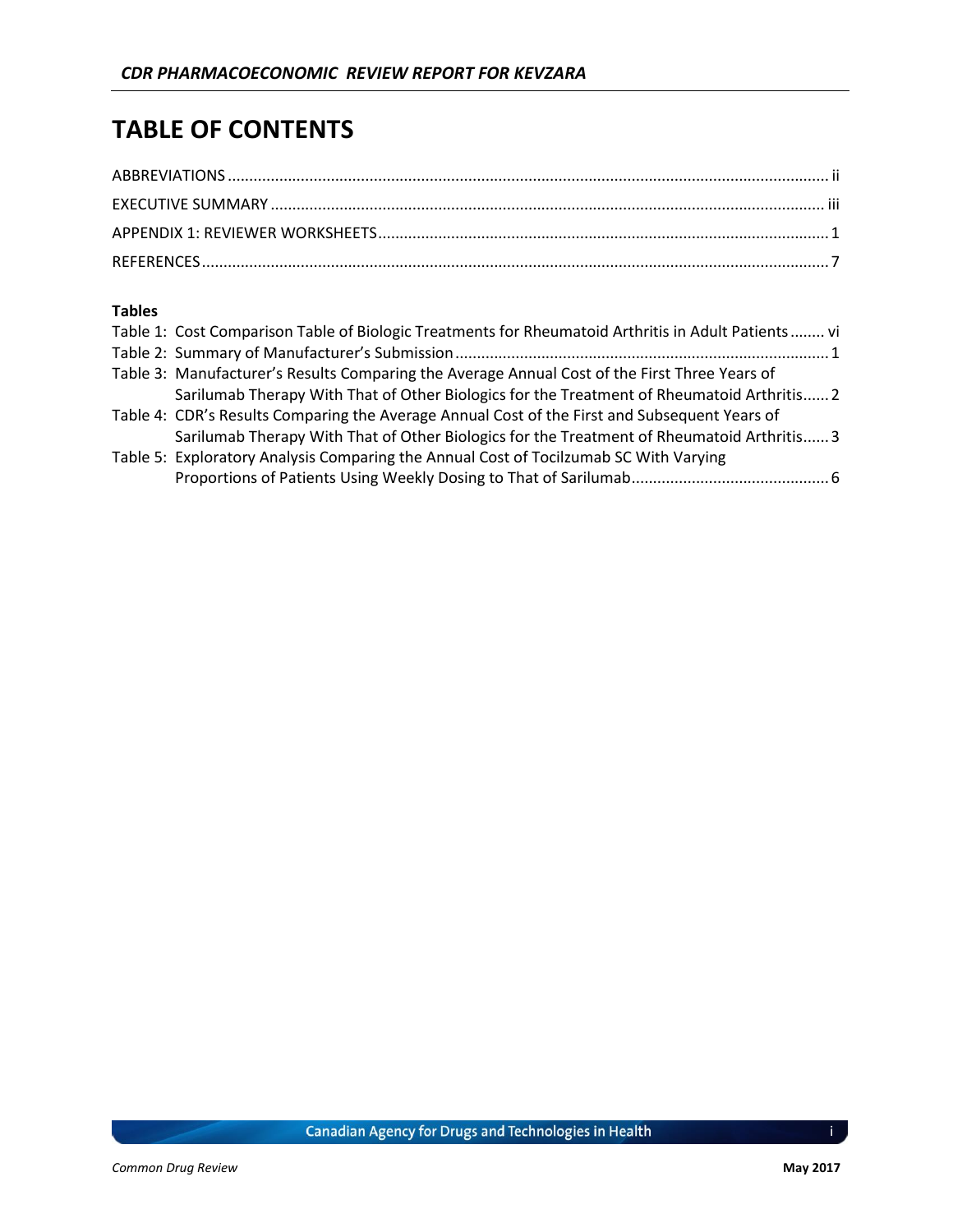## <span id="page-3-0"></span>**ABBREVIATIONS**

| <b>CDR</b>   | <b>CADTH Common Drug Review</b>       |
|--------------|---------------------------------------|
| <b>DMARD</b> | disease-modifying antirheumatic drugs |
| IV           | intravenous                           |
| RA           | rheumatoid arthritis                  |
| <b>SC</b>    | subcutaneous                          |

**SEB** subsequent entry biologic

Canadian Agency for Drugs and Technologies in Health

 $\mathbf{ii}$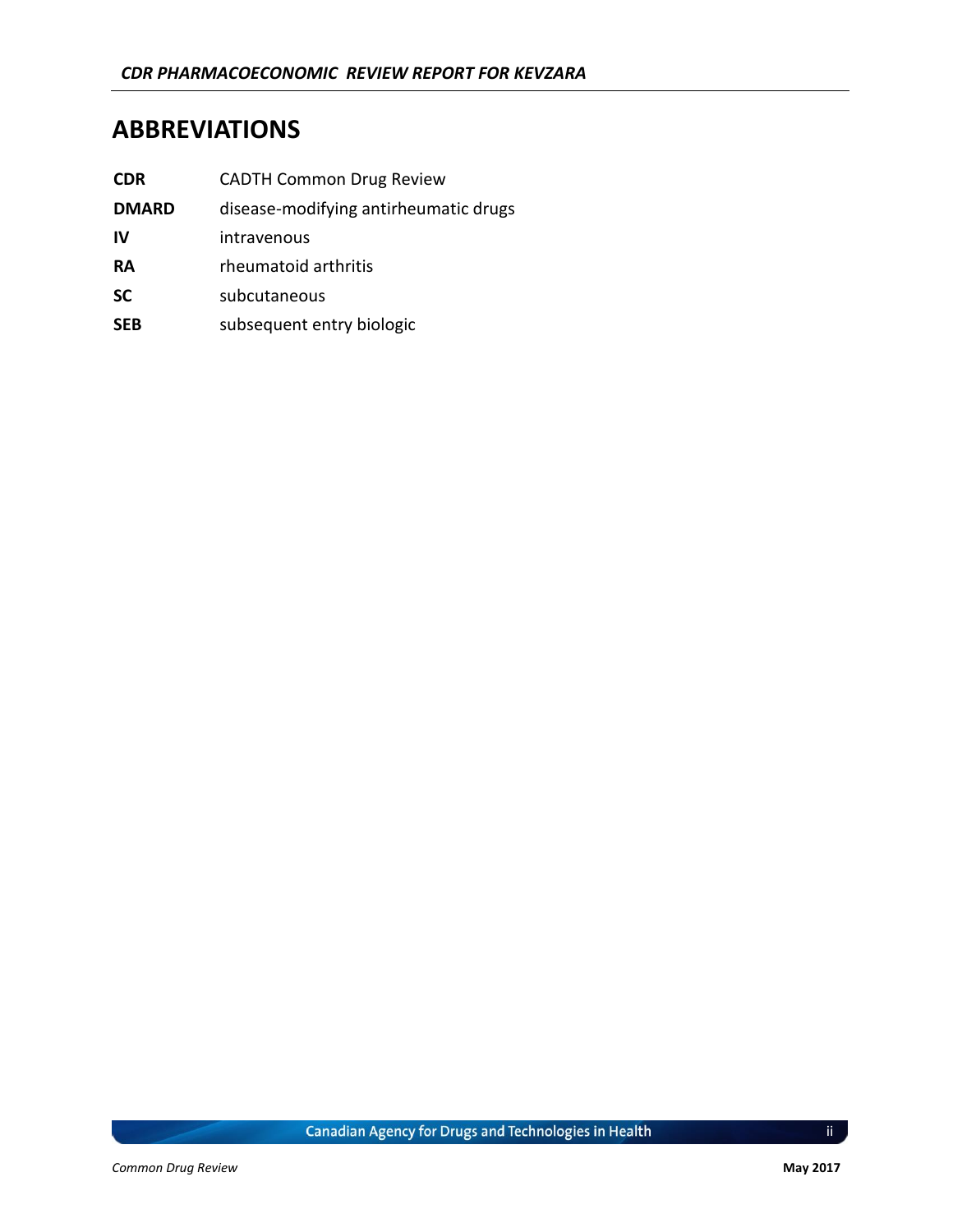## <span id="page-4-0"></span>**EXECUTIVE SUMMARY**

#### **Background**

Sarilumab (Kevzara) for subcutaneous (SC) injection is a fully human immunoglobulin G1 monoclonal antibody that binds specifically to both soluble and membrane-bound interleukin-6 receptors inhibiting interleukin-6 mediated signalling. It is indicated for the treatment of adult patients with moderately to severely active rheumatoid arthritis (RA) who have had an inadequate response or intolerance to one or more biologic or non-biologic disease-modifying antirheumatic drugs (DMARDs).<sup>1</sup> Sarilumab is available in 150 mg and 200 mg single-use pre-filled syringes for SC injection. The recommended dose of sarilumab is 200 mg SC injection every two weeks, with a reduction to 150 mg every two weeks for management of neutropenia, thrombocytopenia, and elevated liver enzymes. Sarilumab should be given in combination with methotrexate or other conventional DMARD but may be used as monotherapy in cases of intolerance or contraindication to methotrexate or DMARDs.<sup>1</sup> The manufacturer has submitted a price of \$700 per pre-filled syringe (for both 150 mg and 200 mg doses) resulting in an annual cost of \$18,200 per patient.

#### **Summary of the Economic Analysis Submitted by the Manufacturer**

The manufacturer submitted a cost comparison<sup>2</sup> of sarilumab 200 mg to the monograph-recommended doses of other biologic DMARDs used for the treatment of RA in Canada (see [Table 1\)](#page-7-0).<sup>3-14</sup> Clinical similarity among biologics was assumed on the basis of head-to-head trials comparing sarilumab with adalimumab (MONARCH<sup>15,16</sup>) and tocilizumab (ASCERTAIN<sup>17</sup>) as well as an unpublished network metaanalysis.<sup>18</sup>

While the analysis was stated to be from the perspective of a public health care payer (e.g., a provincial Ministry of Health) only drug costs were included in the analysis; all other costs were assumed equal. Drug costs were considered over a three-year time horizon in order to account for dose titration in the first year and two years of maintenance therapy. Drug costs were derived primarily from the Ontario Drug Benefit Formulary and Exceptional Access Program list prices for comparators, the Saskatchewan Formulary for abatacept intravenous (IV) , and the manufacturer's submitted price for sarilumab. No discounting was applied in years 2 and 3. A patient weight of 75 kg was assumed for weight-based comparator dosing. A price for the subsequent entry biologic (SEB) etanercept (Brenzys) was not available at the time of the manufacturer's analysis, and thus results were not reported.

#### **Key Limitations**

#### **Uncertainty in Assumption of Clinical Similarity**

vvvvvvvv vvvv vv vvvvvvvvvv vvvvvvvv vv vvvvvvvvv.

Head-to-head trials reported statistically significant and clinically relevant improvements in clinical response, clinical remission, and improvement in physical functioning when sarilumab monotherapy was compared with adalimumab monotherapy<sup>15,16</sup>

17

vvv vvvvvvvvvvv vvv vvvvv vvvvv vv vvvvv vvvvvvvvv vvvv vvvvvvvvv vvv vvvvvvvv vv vvvvvvvvvvv vv vv

The manufacturer-provided network meta-analysis suggested that sarilumab

compared with other biologics, including tocilizumab IV and SC, where biologics are used in combination with a conventional DMARD. vvv voltation virtually virtually virtually virtually virtually the network meta-analysis vvices variable states with an inadequate response to conventional DMARDs using biologic monotherapy. The CADTH Common Drug Review (CDR) clinical reviewers determined that no conclusion could be drawn regarding the comparative efficacy and safety of

Canadian Agency for Drugs and Technologies in Health

iii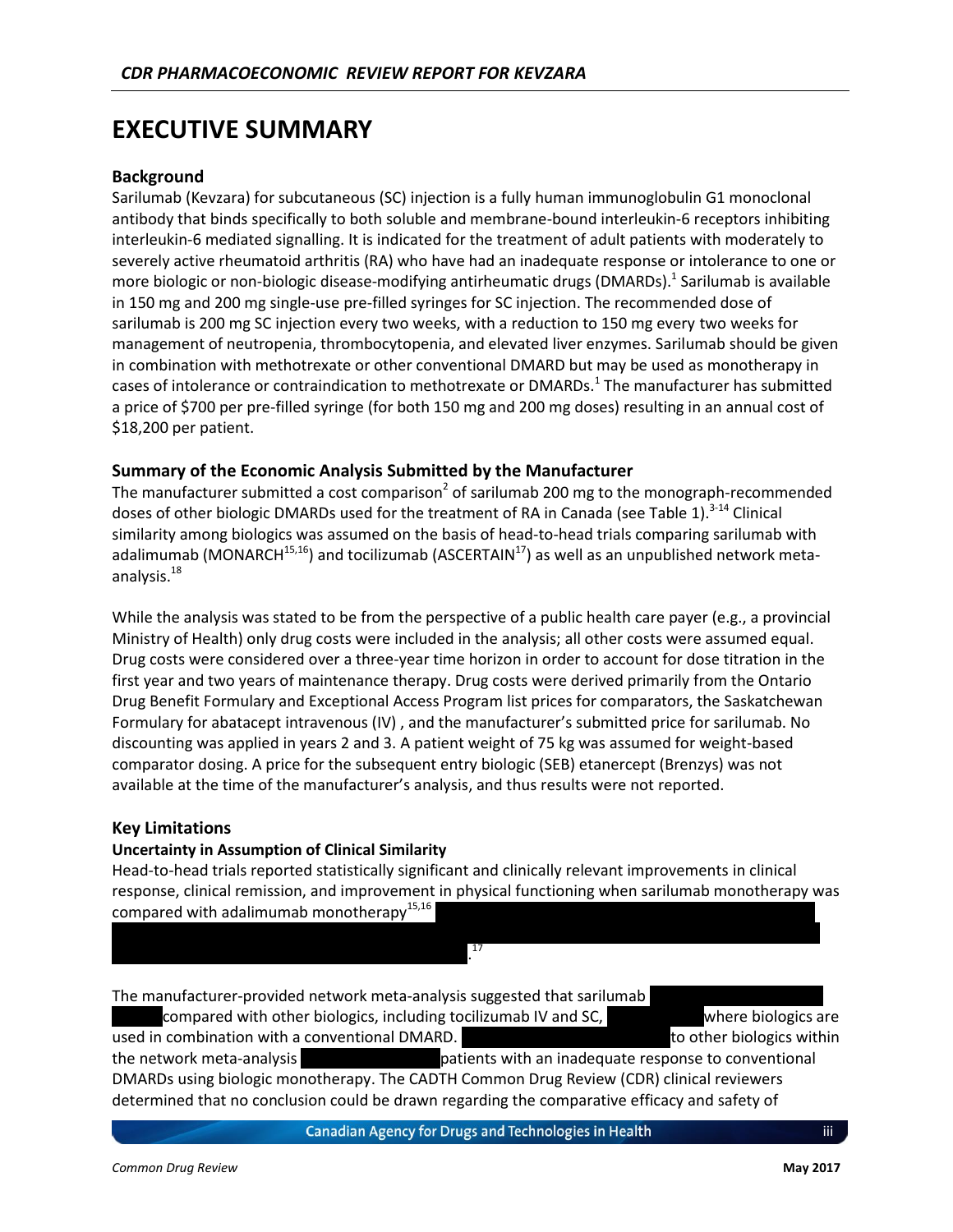sarilumab versus biologics in patients with an inadequate response to an anti–tumour necrosis factor therapy (see CDR Clinical Report, Appendix 6).

In summary, CDR reviewers have higher confidence in the clinical similarity of sarilumab in combination with conventional DMARDs compared with other biologics plus conventional DMARDs in patients who have an inadequate response to conventional DMARDs alone. The assumption of clinical similarity is less certain between biologic monotherapies or in patients with an inadequate response to anti–tumour necrosis factor therapy.

#### **Presentation of the Results**

While an annual average cost of the first three years of therapy has been accepted by CDR in the past,<sup>19</sup> given the potential for biologic treatment for RA to either be discontinued or continue long term, CDR considered this method of presentation of results to be not easily generalized to variations in prescribing patterns in clinical practice. CDR reanalyses instead presented annual and incremental costs for the first year of therapy and then average subsequent years, allowing a better comparison of comparative drug costs, which highlights comparators with loading doses (most often IV therapies). This change had little impact on the cost of sarilumab relative to its comparators.

#### **New Comparator Pricing Available**

At the time of the manufacturer's analysis, no public price was available for SEB etanercept. However, a wholesale price of \$305 per 50 mg pre-filled syringe of SEB etanercept (\$15,860 per patient annually) was available at the time of the CDR review, which is \$2,340 less expensive per patient per year than sarilumab.

#### **Issues for Consideration**

#### **Monitoring Costs Excluded**

Treatment with interleukin-6 inhibitors is associated with an increased risk of neutropenia, thrombocytopenia, elevated liver enzymes, and increased lipid levels; therefore, routine monitoring of neutrophils, platelets, and liver enzymes is recommended.<sup>1,8,19</sup> In contrast, anti-tumour necrosis factor biologic monographs recommend routine monitoring only for infection.<sup>3,4</sup> Should treatment with sarilumab (or tocilizumab) result in increased laboratory testing, this would increase incremental costs (or decrease incremental savings) relative to anti–tumour necrosis factor therapies.

#### **Potential for Off-Label Escalated Dosing**

While the sarilumab product monograph contains no approved dose escalation and a dose-ranging trial showed no additional benefit with 150 mg weekly dosing compared with 150 mg or 200 mg biweekly, $^{20}$ the expert consulted by CDR considered it possible that some patients who partially respond to initial sarilumab treatment might receive more frequent dosing, which would increase costs relative to biologics, which either are not typically escalated when treating RA in clinical practice according to experts consulted by CDR (e.g., adalimumab) or have already taken escalation into account (e.g., tocilizumab).

#### **Publicly Available List Prices May Not Reflect Actual Costs to Public Plans**

The actual costs paid by Canadian public drug plans for biologic treatments for RA are likely lower than those listed on publicly available formularies, which reduces the relative attractiveness of the submitted price of sarilumab.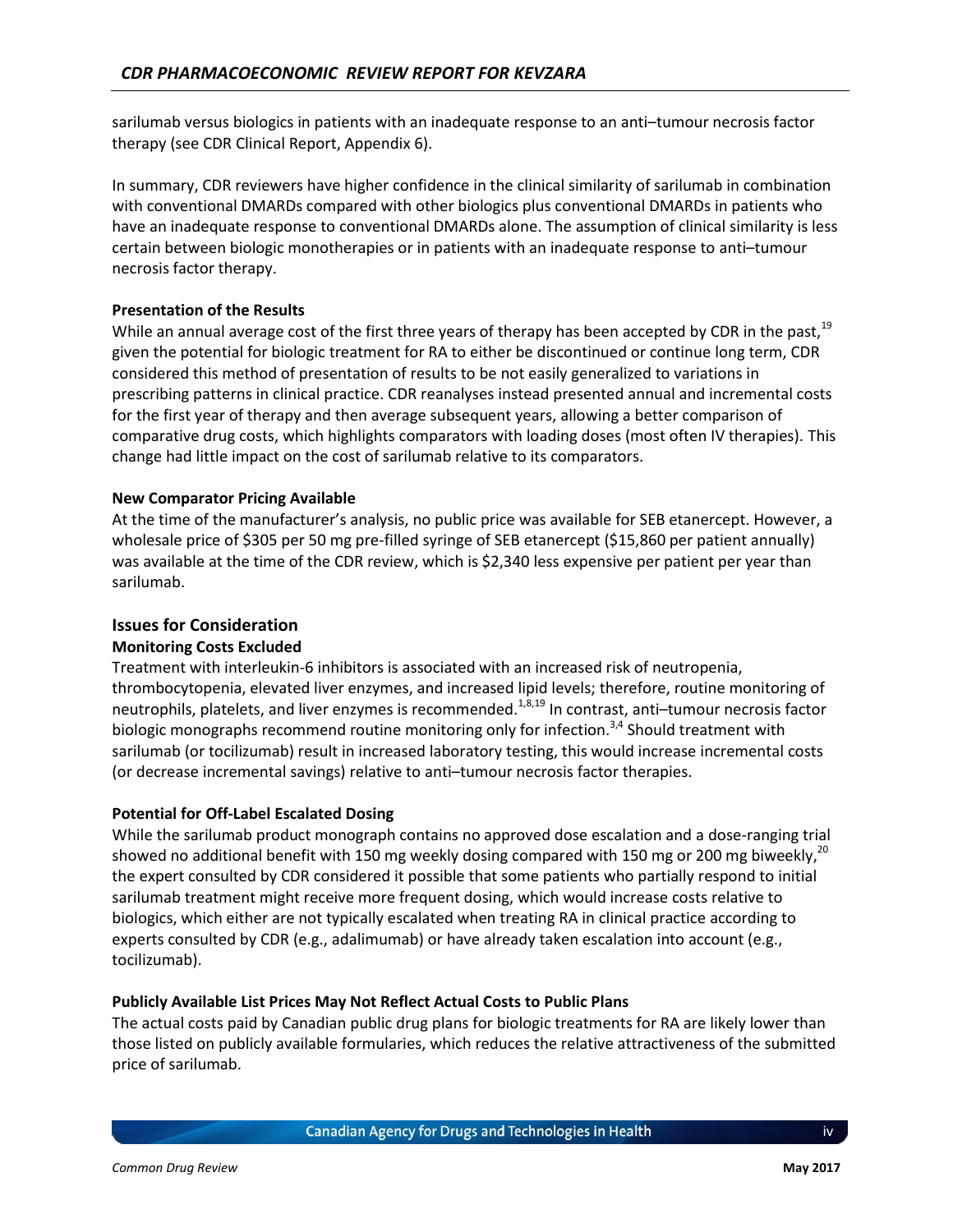#### **Results / Conclusions**

When compared with the most widely used biologics for the treatment of RA,  $21,222$  sarilumab (\$18,200) per patient per year) is less expensive than adalimumab (\$20,019 per patient per year) and branded etanercept (21,108 per patient per year), but more expensive than the newly introduced SEB etanercept (\$15,860 per patient per year). A price reduction of 13% would be required for sarilumab to be costneutral to SEB etanercept.

When compared with tocilizumab, the other interleukin-6 inhibitor, sarilumab is more expensive than the tocilizumab IV formulation (\$9,402 to \$17,629 per patient per year) and biweekly tocilizumab SC use (\$9,230 per patient per year) but similar to weekly tocilizumab SC use (\$18,460 per patient per year). In order for sarilumab to be cost-neutral to a weighted average cost of tocilizumab SC, 97% of patients would need to be using weekly versus biweekly doses of tocilizumab. Where more than 3% of patients are receiving tocilizumab biweekly, price reductions for sarilumab would be required for cost neutrality (see [APPENDIX 1\)](#page-9-0).

#### **Cost Comparison Table**

Clinical experts have deemed the comparator treatments presented in Table 1 to be appropriate. Comparators may be recommended (appropriate) practice versus actual practice. Comparators are not restricted to drugs, but may be devices or procedures. Existing Product Listing Agreements are not reflected in Table 1 and as such may not represent the actual costs to public drug plans.

v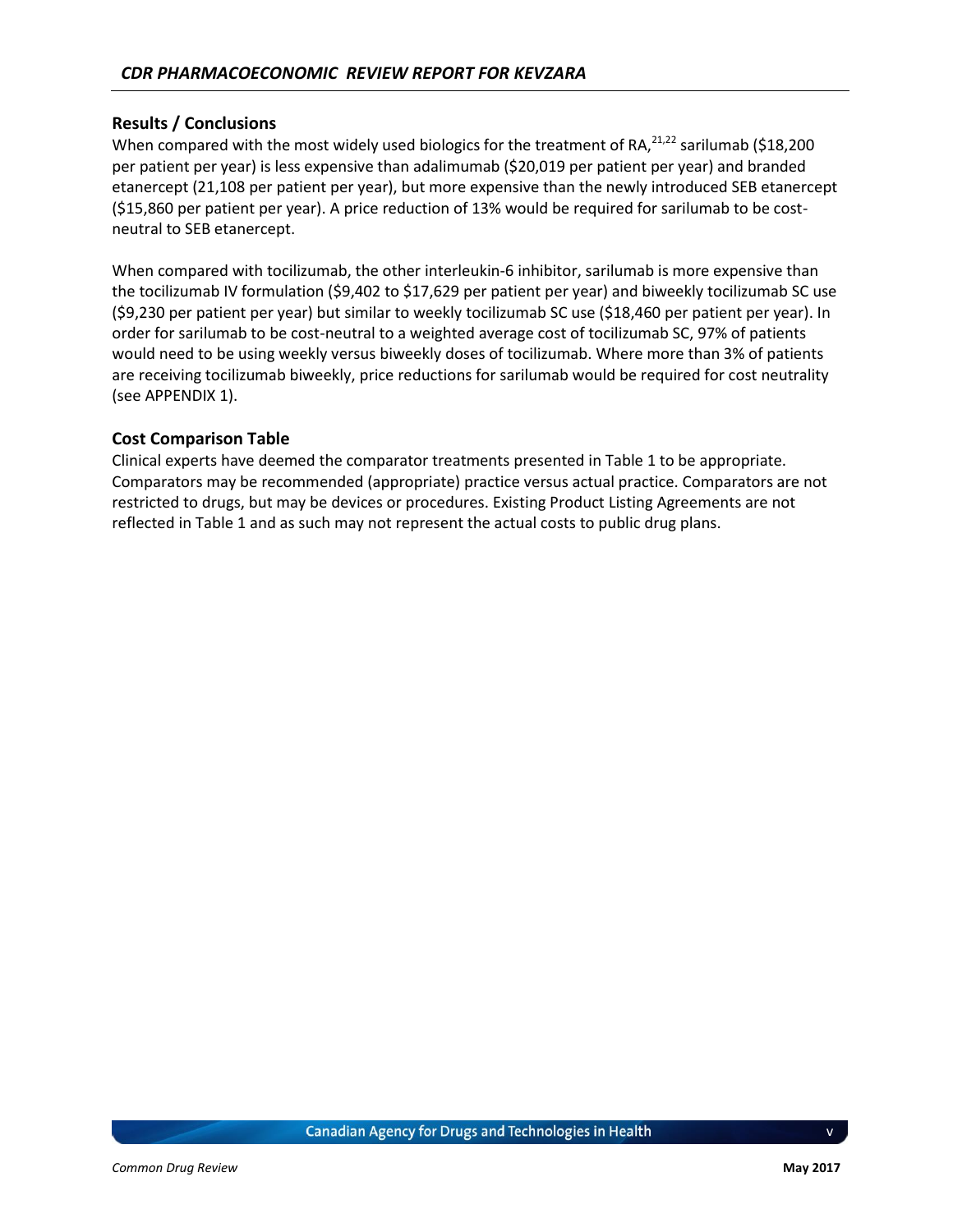<span id="page-7-0"></span>

| <b>Comparators</b>                  | <b>Strength</b>                  | <b>Dose Form</b>                       | Price (\$)            | <b>Recommended Dose</b>                                                                                                                                | Annual Drug Cost (\$)                |
|-------------------------------------|----------------------------------|----------------------------------------|-----------------------|--------------------------------------------------------------------------------------------------------------------------------------------------------|--------------------------------------|
| <b>Sarilumab</b><br>(Kevzara)       | 150 mg/1.14 mL<br>200 mg/1.14 mL | Pre-filled syringe                     | 700.0000 <sup>a</sup> | 200 mg SC every two weeks                                                                                                                              | 18,200                               |
| Abatacept SC<br>(Orencia)           | 125 mg/mL                        | Pre-filled syringe                     | 366.1000 <sup>b</sup> | 125 mg weekly <sup>c</sup>                                                                                                                             | 19,037                               |
| Abatacept IV<br>(Orencia)           | 250 mg/15 mL                     | Vial                                   | 490.0500 <sup>b</sup> | Patients < 60 kg: 500 mg<br>Patients 60 to 100 kg: 750 mg<br>Patients > 100 kg: 1,000 mg<br>500 to 1,000 mg at weeks 0, 2, and 4 then<br>every 4 weeks | Year 1:20,582<br>Thereafter: 19,112  |
| Adalimumab<br><b>SC</b><br>(Humira) | 40 mg/0.8 mL                     | Pre-filled syringe<br>or pen           | 769.9700              | 40 mg every other week                                                                                                                                 | 20,019                               |
| Anakinra<br>(Kineret)               | 100 mg                           | Pre-filled syringe                     | 48.0571               | 100 mg daily                                                                                                                                           | 17,493                               |
| Certolizumab<br>pegol<br>(Cimzia)   | 200 mg/mL                        | Pre-filled syringe                     | 664.5100              | 400 mg at weeks 0, 2 and 4 then 200 mg<br>every 2 weeks                                                                                                | Year 1: 19,271<br>Thereafter: 17,277 |
| Etanercept<br>(Enbrel)              | 25 <sub>mg</sub>                 | Vial                                   | 202.9300              | 50 mg weekly or two 25 mg doses on same<br>day every week or every 3 or 4 days                                                                         | 21,105                               |
|                                     | 50mg/mL                          | Pre-filled syringe<br>or auto-injector | 405.9850              |                                                                                                                                                        | 21,111                               |
| Entanercept<br>(Brenzys)            | 50 mg/mL                         | Pre-filled syringe                     | 305.0000 <sup>d</sup> | 50 mg weekly                                                                                                                                           | 15,860                               |
| Golimumab<br><b>SC</b><br>(Simponi) | 50 mg/0.5 mL                     | Pre-filled syringe<br>or auto-injector | 1,555.17              | 50 mg monthly                                                                                                                                          | 18,662                               |
| Golimumab<br>I۷<br>(Simponi)        | 50 mg/4 mL                       | Vial                                   | 849.5000 <sup>b</sup> | 2 mg/kg at weeks 0 and 4, then every 8<br>weeks thereafter                                                                                             | Year 1: 17,829<br>Thereafter: 16,565 |

## TABLE 1: COST COMPARISON TABLE OF BIOLOGIC TREATMENTS FOR RHEUMATOID ARTHRITIS IN ADULT PATIENTS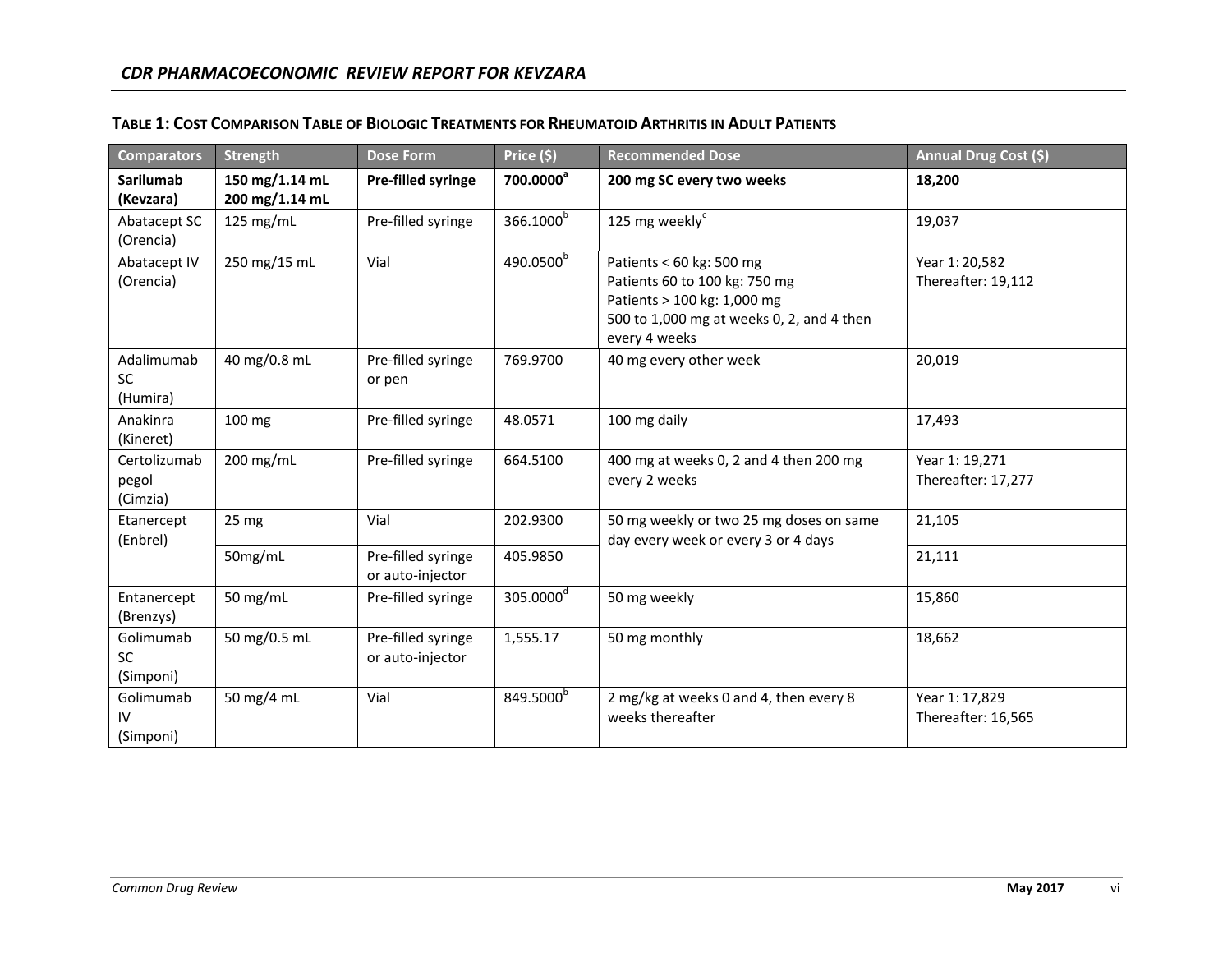### *CDR PHARMACOECONOMIC REVIEW REPORT FOR KEVZARA*

| <b>Comparators</b>             | <b>Strength</b>                                  | <b>Dose Form</b>      | Price (\$)                       | <b>Recommended Dose</b>                                                                                                                                | Annual Drug Cost (\$)                                                                                                          |  |  |
|--------------------------------|--------------------------------------------------|-----------------------|----------------------------------|--------------------------------------------------------------------------------------------------------------------------------------------------------|--------------------------------------------------------------------------------------------------------------------------------|--|--|
| Infliximab<br>(Remicade)       | 100 mg                                           | Vial                  | 987.5600                         | 3 mg/kg at weeks $0$ , $2$ , and $6$ ,<br>then every 8 weeks thereafter<br>Depending on clinical                                                       | Year 1: 23,701<br>Thereafter: 19,257<br>10 mg/kg every 4<br>weeks: \$102,706<br>annually                                       |  |  |
| Infliximab<br>(Inflectra)      | 100 mg                                           | Vial                  | 525.0000                         | response, dose can be<br>increased to 10 mg/kg and/or<br>up to every four weeks                                                                        | Year 1: 12,600 <sup>b</sup><br>Thereafter: 10,238 <sup>b</sup><br>10 mg/kg every 4<br>weeks: \$54,600<br>annually <sup>b</sup> |  |  |
| Rituximab<br>(Rituxan)         | 100 mg/10<br>mL<br>500 mg/50<br>mL               | Vial                  | 466.3200<br>2,331.61             | A course consists of 1,000 mg<br>infusions at weeks 0 and 2.<br>Reassess for retreatment at<br>week 26, no sooner than 16<br>weeks after previous      | 18,653<br>assumes 2 courses<br>Per course: 9,326                                                                               |  |  |
| Tocilizumab<br>SC (Actemra)    | 162 mg/<br>$0.9$ mL                              | Pre-filled<br>syringe | 355.0000                         | Patients < 100 kg: 162 mg SC<br>every two weeks, increasing to<br>weekly based on clinical<br>response.<br>Patients $\geq 100$ kg: 162 mg SC<br>weekly | Every two weeks:<br>9,230<br>Weekly: 18,460                                                                                    |  |  |
| Tocilizumab<br>IV<br>(Actemra) | 80 mg/4 mL<br>200 mg/10<br>mL<br>400 mg/20<br>mL | Vial                  | 180.8100<br>452.0300<br>904.0600 | 4 mg/kg every 4 weeks<br>followed by an increase to 8<br>mg/kg based on clinical<br>response                                                           | 4 mg/kg: 10,577 <sup>b</sup><br>8 mg/kg: 17,629 <sup>b</sup>                                                                   |  |  |
| Tofacitinib<br>(Xeljanz)       | 5 mg                                             | Tablet                | 23.5585                          | 5 mg p.o. twice daily                                                                                                                                  | 17,151                                                                                                                         |  |  |

IV = intravenous; p.o. = orally; SC = subcutaneous.

<sup>a</sup> Manufacturer's submitted price.

<sup>b</sup> Saskatchewan Formulary list price (January 2017).

<sup>c</sup> Abatacept-naive patients require a single weight-based loading dose of 500, 750, or 1,000 mg intravenous abatacept, with weekly SC injections to start within one day thereafter, not included in cost.

 $^{\text{d}}$  IMS Quintiles Delta PA wholesale price (January 2017), also the price submitted to the CDR.<sup>23</sup>

Source: Ontario Drug Benefit Formulary or Exceptional Access Program (January 2017) list prices unless otherwise indicated. Patient weight assumed to be 75 kg. Excess medication in vials is assumed wasted. Annual period assumes 52 weeks, 26 × 2 weeks, 13 × 4 weeks, or 364 days per year.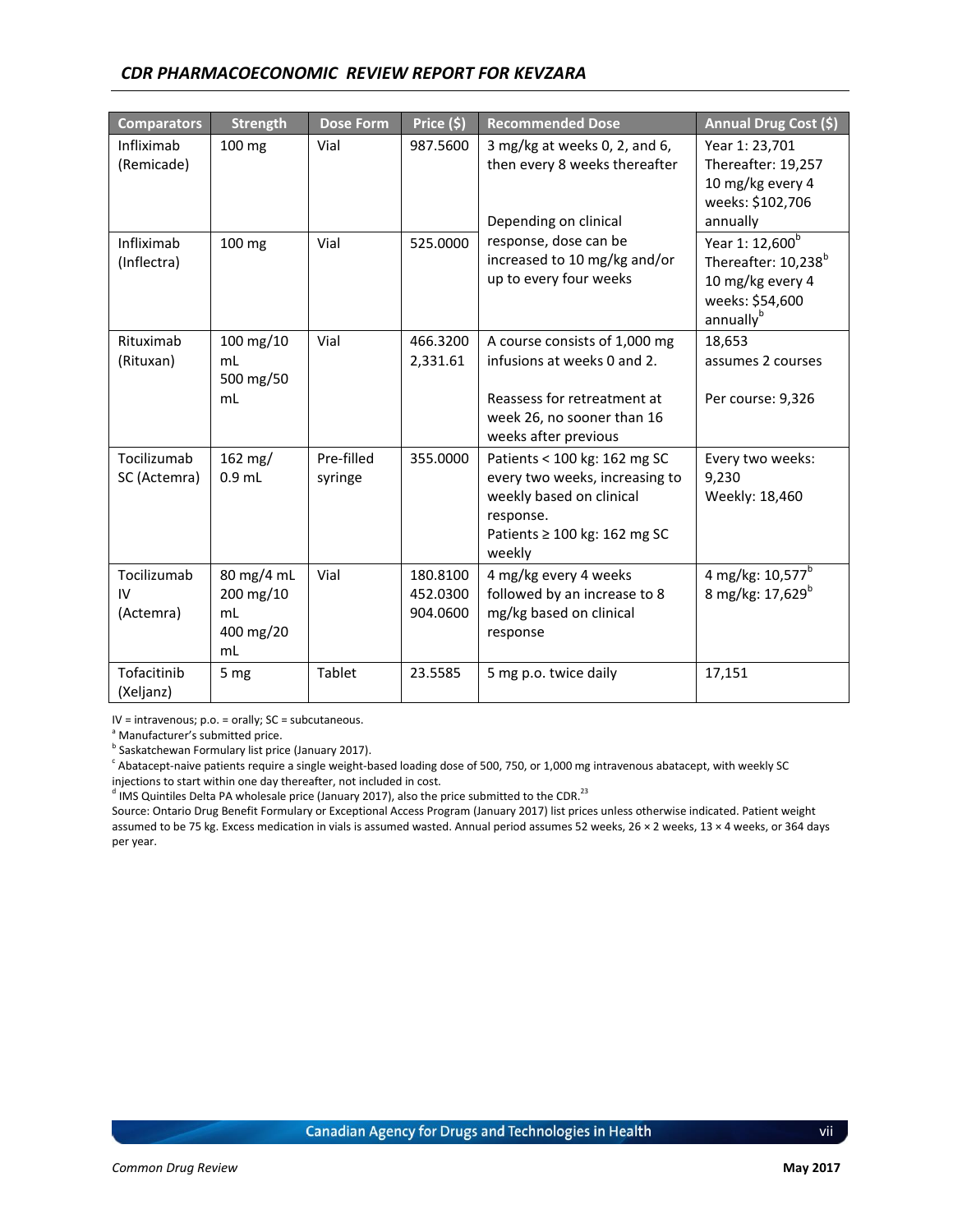## <span id="page-9-0"></span>**APPENDIX 1: REVIEWER WORKSHEETS**

| <b>Drug Product</b>                | Sarilumab (Kevzara)                                                                                                                                                                                                                                                                                                                                                                                           |  |  |  |  |  |  |
|------------------------------------|---------------------------------------------------------------------------------------------------------------------------------------------------------------------------------------------------------------------------------------------------------------------------------------------------------------------------------------------------------------------------------------------------------------|--|--|--|--|--|--|
| <b>Treatment</b>                   | Sarilumab 200 mg every 2 weeks with conventional DMARD therapy, 15% of                                                                                                                                                                                                                                                                                                                                        |  |  |  |  |  |  |
|                                    | patients reducing to 150 mg every 2 weeks for management of neutropenia,                                                                                                                                                                                                                                                                                                                                      |  |  |  |  |  |  |
|                                    | thrombocytopenia, and elevated liver enzymes                                                                                                                                                                                                                                                                                                                                                                  |  |  |  |  |  |  |
| <b>Comparators</b>                 | With conventional DMARDs:                                                                                                                                                                                                                                                                                                                                                                                     |  |  |  |  |  |  |
|                                    | Anakinra                                                                                                                                                                                                                                                                                                                                                                                                      |  |  |  |  |  |  |
|                                    | Abatacept IV or SC                                                                                                                                                                                                                                                                                                                                                                                            |  |  |  |  |  |  |
|                                    | Adalimumab<br>$\bullet$                                                                                                                                                                                                                                                                                                                                                                                       |  |  |  |  |  |  |
|                                    | Certolizumab pegol                                                                                                                                                                                                                                                                                                                                                                                            |  |  |  |  |  |  |
|                                    | Etanercept (branded or SEB)<br>$\bullet$<br>Golimumab IV or SC                                                                                                                                                                                                                                                                                                                                                |  |  |  |  |  |  |
|                                    |                                                                                                                                                                                                                                                                                                                                                                                                               |  |  |  |  |  |  |
|                                    | Infliximab (branded or SEB)<br>Rituximab<br>$\bullet$                                                                                                                                                                                                                                                                                                                                                         |  |  |  |  |  |  |
|                                    | Tocilizumab IV or SC                                                                                                                                                                                                                                                                                                                                                                                          |  |  |  |  |  |  |
|                                    | Tofacitinib                                                                                                                                                                                                                                                                                                                                                                                                   |  |  |  |  |  |  |
| <b>Study Question</b>              | From the perspective of a Canadian public payer, what is the incremental                                                                                                                                                                                                                                                                                                                                      |  |  |  |  |  |  |
|                                    | cost of sarilumab compared with other biologic DMARDs and targeted                                                                                                                                                                                                                                                                                                                                            |  |  |  |  |  |  |
|                                    | synthetic DMARD in patients with rheumatoid arthritis and who have an                                                                                                                                                                                                                                                                                                                                         |  |  |  |  |  |  |
|                                    | inadequate response or are intolerant to one or more biologic or non-                                                                                                                                                                                                                                                                                                                                         |  |  |  |  |  |  |
|                                    | biologic DMARDs?                                                                                                                                                                                                                                                                                                                                                                                              |  |  |  |  |  |  |
| <b>Type of Economic Evaluation</b> | Cost comparison                                                                                                                                                                                                                                                                                                                                                                                               |  |  |  |  |  |  |
| <b>Target Population</b>           | Adults with rheumatoid arthritis who have an inadequate response or are                                                                                                                                                                                                                                                                                                                                       |  |  |  |  |  |  |
|                                    | intolerant to one or more biologic or non-biologic DMARDs                                                                                                                                                                                                                                                                                                                                                     |  |  |  |  |  |  |
| Perspective                        | Public payer                                                                                                                                                                                                                                                                                                                                                                                                  |  |  |  |  |  |  |
| <b>Outcome Considered</b>          | Average annual drug cost of first 3 years of therapy                                                                                                                                                                                                                                                                                                                                                          |  |  |  |  |  |  |
| <b>Key Data Sources</b>            |                                                                                                                                                                                                                                                                                                                                                                                                               |  |  |  |  |  |  |
| Cost                               | ODB list prices, Saskatchewan Formulary list prices                                                                                                                                                                                                                                                                                                                                                           |  |  |  |  |  |  |
| <b>Clinical Efficacy</b>           | MONARCH and ASCERTAIN trials and manufacturer sponsored NMA                                                                                                                                                                                                                                                                                                                                                   |  |  |  |  |  |  |
| <b>Harms</b>                       | <b>ASCERTAIN trial and NMA</b>                                                                                                                                                                                                                                                                                                                                                                                |  |  |  |  |  |  |
| <b>Time Horizon</b>                | 3 years (with 1 year equalling 364 days); no discount applied                                                                                                                                                                                                                                                                                                                                                 |  |  |  |  |  |  |
| <b>Results for Base Case</b>       | Sarilumab had an average cost of \$18,200 per year over three years of<br>therapy, which was more expensive than that of anakinra, certolizumab,<br>golimumab IV, standard doses of infliximab SEB, tocilizumab IV and standard<br>dose SC, and tofacitinib, but less than abatacept, adalimumab, etanercept,<br>golimumab SC, branded infliximab, high-dose SEB infliximab, and high-dose<br>tocilizumab SC. |  |  |  |  |  |  |

#### <span id="page-9-1"></span>**TABLE 2: SUMMARY OF MANUFACTURER'S SUBMISSION**

DMARD = disease-modifying antirheumatic drug; IV = intravenous; NMA = network meta-analysis; ODB = Ontario Drug Benefit Formulary; SC = subcutaneous; SEB = subsequent entry biologic.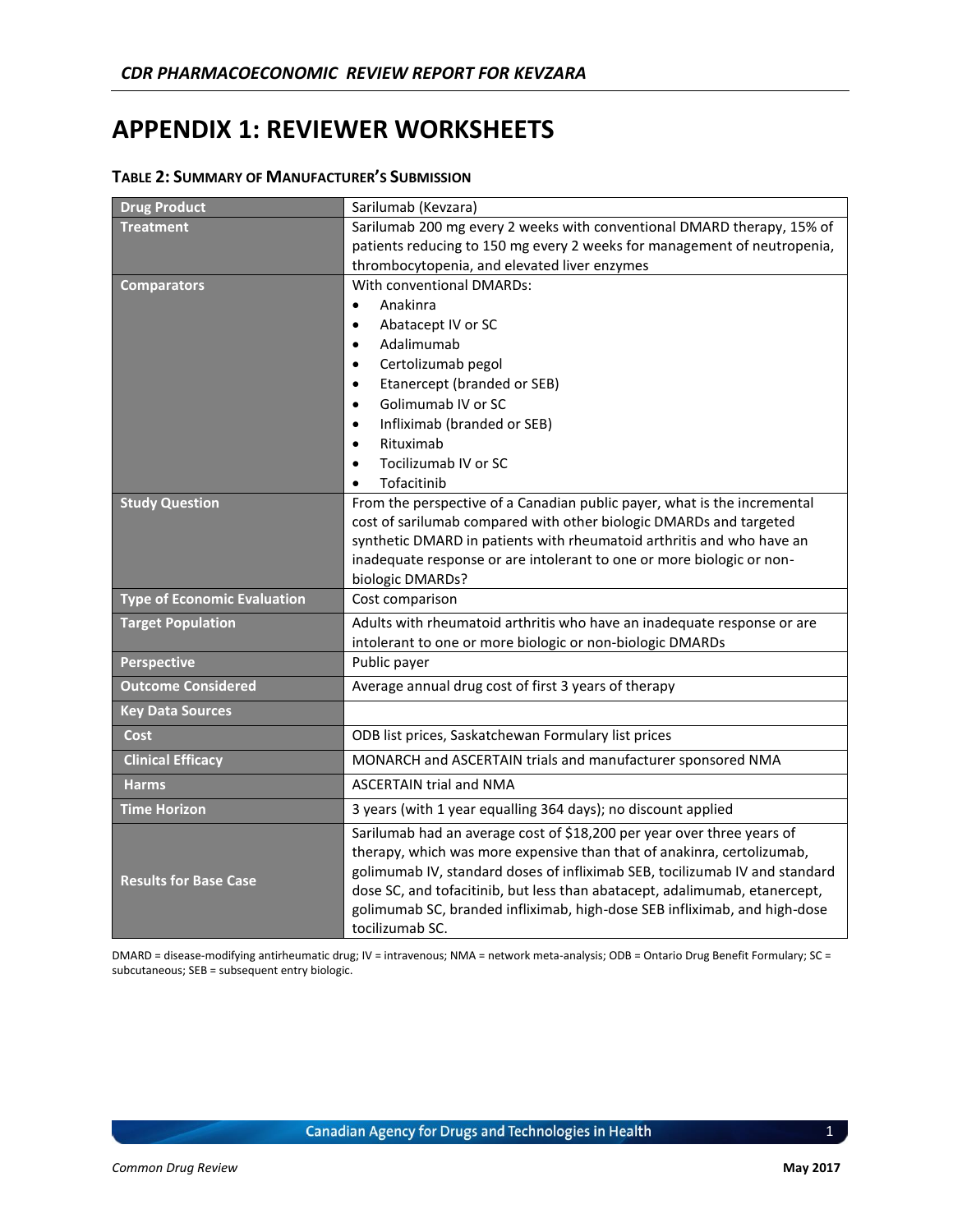#### **Manufacturer's Results**

In the manufacturer's base case, and at the submitted price of \$700 per 150 mg or 200 mg syringe, the average annual cost of sarilumab over the first three years of therapy for rheumatoid arthritis (RA) was \$18,200 per patient, while the average annual cost of the first three years of therapy with other biologics ranged from \$9,326 to \$21,108 per patient (\$101,719 per patient if the highest recommended dose of infliximab is included). Thus, the incremental cost of sarilumab therapy ranged from a savings of \$2,907 per patient per year to an additional cost of \$8,874 per patient per year over the first three years of therapy. See [Table](#page-10-0) 3 for details. The cost of subsequent entry biologic (SEB) etanercept was not available at the time of the manufacturer's analysis.

| <b>Comparator</b>         |                  | 3-Year Average Annual Cost (\$)         | <b>Incremental Cost (Savings) of</b><br>Sarilumab vs. Comparator (\$) |  |
|---------------------------|------------------|-----------------------------------------|-----------------------------------------------------------------------|--|
| Sarilumab (Kevzara)       |                  | 18,200.00                               | Reference                                                             |  |
| Anakinra (Kineret)        |                  | 17,492.78                               | 707.22                                                                |  |
| Abatacept IV (Orencia IV) |                  | 19,602.00                               | (1,402.00)                                                            |  |
| Abatacept SC (Orencia SC) |                  | 19,509.82                               | (1,309.82)                                                            |  |
| Adalimumab (Humira)       |                  | 20,019.22                               | (1,819.22)                                                            |  |
| Certolizumab (Cimzia)     |                  | 18,163.27                               | 36.73                                                                 |  |
| Etanercept (Enbrel)       |                  | 21,107.97                               | (2,907.97)                                                            |  |
| Etanercept SEB (Brenzys)  |                  | Price not available at time of analysis | Not available                                                         |  |
| Golimumab IV (Simponi IV) |                  | 16,540.00                               | 1,660.00                                                              |  |
| Golimumab SC (Simponi SC) |                  | 18,662.04                               | (462.04)                                                              |  |
| Infliximab                | 3 mg/kg          | 19,751.20                               | (1,551.20)                                                            |  |
| (Remicade)                | 10 mg/kg         | 101,718.68                              | (83,518.68)                                                           |  |
| Infliximab SEB            | 3 mg/kg          | 10,500.00                               | 7,700.00                                                              |  |
| (Inflectra)               | 10 mg/kg         | 54,075.00                               | (35, 875.00)                                                          |  |
| Rituximab                 | 1 course         | 9,326.41                                | 8,873.59                                                              |  |
| (Rituxan)                 | 2 courses        | 18,652.83                               | (452.83)                                                              |  |
| Tocilizumab IV            | 4 mg/kg          | 9,402.12                                | 8,797.88                                                              |  |
| (Actemra IV)              | 8 mg/kg          | 16,785.37                               | 1,414.63                                                              |  |
| Tocilizumab SC            | Q <sub>2</sub> W | 9,230.00                                | 8,970.00                                                              |  |
| (Actemra SC)              | QW               | 18,460.00                               | (260.00)                                                              |  |
| Tofacitinib (Xeljanz)     |                  | 17,150.59                               | 1,049.41                                                              |  |

## <span id="page-10-0"></span>TABLE 3: MANUFACTURER'S RESULTS COMPARING THE AVERAGE ANNUAL COST OF THE FIRST THREE YEARS OF **SARILUMAB THERAPY WITH THAT OF OTHER BIOLOGICS FOR THE TREATMENT OF RHEUMATOID ARTHRITIS**

IV = intravenous; Q2W = every two weeks; QW = weekly; SC = subcutaneous; SEB = subsequent entry biologic; vs. = versus. Table 1 unit costs and dosing. Average annual cost includes the first three years of therapy divided by three and does not include dispensing fees, administration fees, markups, or discounting. Patient weight assumed to be 75 kg. Excess medication in vials was assumed to be wasted.

The manufacturer concluded that sarilumab for RA was more expensive than anakinra, certolizumab, golimumab intravenous (IV), infliximab SEB, rituximab, tocilizumab biweekly, and tofacitinib, but less expensive than abatacept, adalimumab, etanercept, golimumab subcutaneous (SC), tocilizumab weekly, and branded infliximab.

The manufacturer also provided results for patients weighing 50 kg and 100 kg. As sarilumab dosing and thus cost does not vary by weight, it became relatively more expensive when patients weighed 50 kg

Canadian Agency for Drugs and Technologies in Health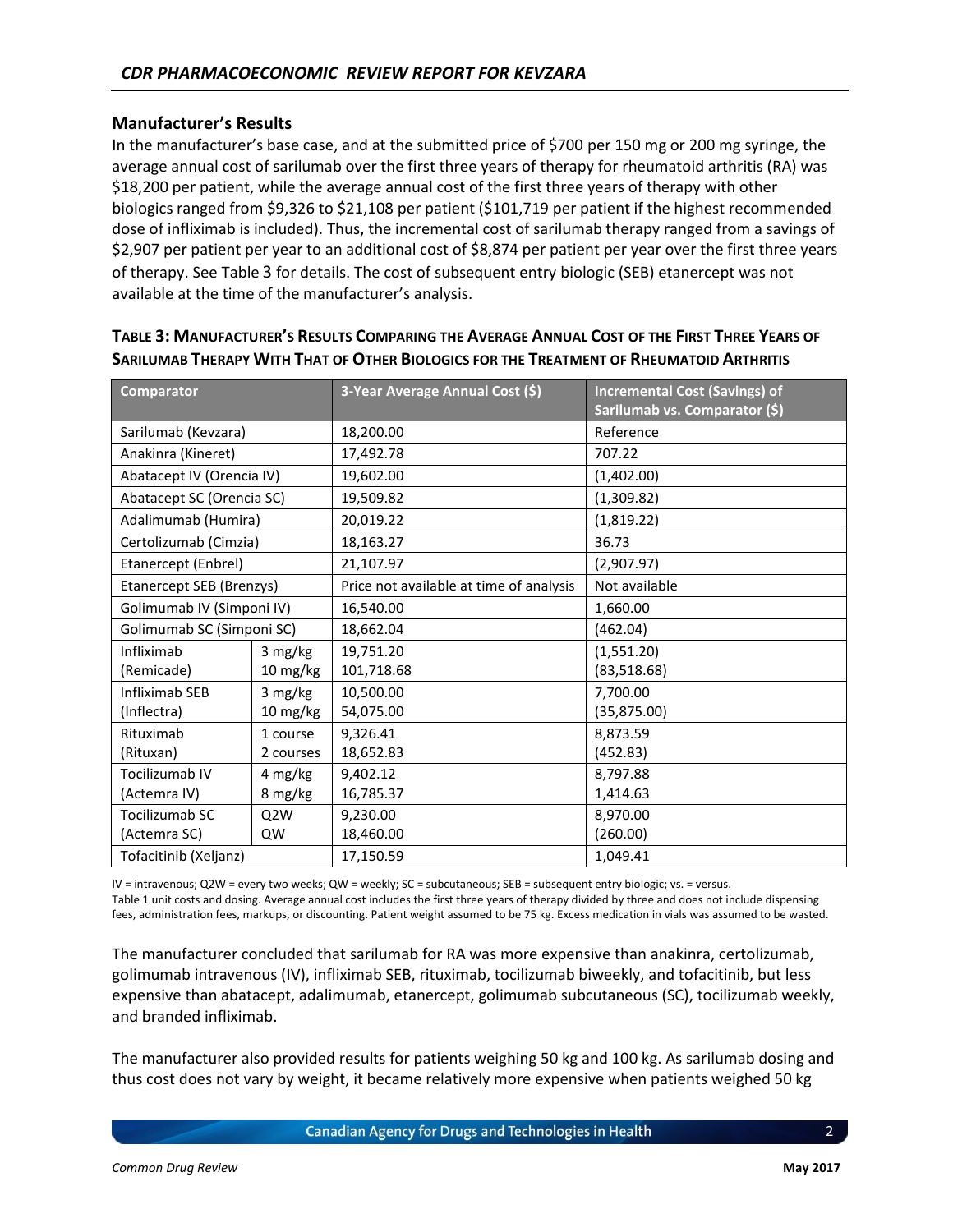and relatively less expensive when patients weighed 100 kg when compared with biologics with weightbased dosing such as abatacept IV, golimumab IV, infliximab, and tocilizumab IV.

In addition, the manufacturer conducted sensitivity analyses across all three assumed patient weights incorporating the World Health Organization Defined Daily Dose for each comparator, an annual compliance rate of 80%, the exclusion of drug wastage, and including markups and dispensing fees. These analyses altered the absolute costs of sarilumab and comparators but not the conclusion that the cost of sarilumab is within the range of biologic comparators for the treatment of adults with RA.

## **CADTH Common Drug Review Results**

The CADTH Common Drug Review (CDR) reviewers considered the manufacturer's list of comparators to be appropriate with the addition of a newly available public price for etanercept SEB. However, rather than presenting an average annual drug costs over the first three years of therapy, given the unknown and potentially long-term length of therapy, CDR reviewers considered it more appropriate to present the comparative drug costs of the first and average subsequent years of therapy separately. Results remained similar to the manufacturer's (see [Table 4\)](#page-11-0), although as several IV comparators are less expensive in subsequent years than the first (which includes loading doses), the overall incremental drug cost of sarilumab is increased (or incremental savings decreased) the longer a patient remains on therapy.

The annual drug cost of sarilumab is \$2,340 more per patient than that of SEB etanercept (\$15,860 per patient.

| <b>Comparator</b>                                         |                     | <b>First Year</b>                                                                      |                            | <b>Average Annual Cost Thereafter</b> |                                                                             |  |  |
|-----------------------------------------------------------|---------------------|----------------------------------------------------------------------------------------|----------------------------|---------------------------------------|-----------------------------------------------------------------------------|--|--|
|                                                           |                     | Cost(5)<br><b>Incremental Cost</b><br>(Savings) of<br>Sarilumab vs.<br>Comparator (\$) |                            | $Cost($ \$)                           | <b>Incremental Cost</b><br>(Savings) of<br>Sarilumab vs.<br>Comparator (\$) |  |  |
| Sarilumab (Kevzara)                                       |                     | 18,200.00                                                                              | Reference                  | 18,200.00                             | Reference                                                                   |  |  |
| Anakinra (Kineret)                                        |                     | 17,492.78                                                                              | 707.22                     | 17,492.78                             | 707.22                                                                      |  |  |
| Abatacept IV (Orencia IV)                                 |                     | 20,582.10                                                                              | (2,382.10)                 | 19,111.95                             | (911.95)                                                                    |  |  |
| Abatacept SC (Orencia SC)                                 |                     | 20,455.05                                                                              | (2,255.05)                 | 19,037.20                             | (837.20)                                                                    |  |  |
| Adalimumab (Humira)                                       |                     | 20,019.22                                                                              | (1,819.22)                 | 20,019.22                             | (1,819.22)                                                                  |  |  |
| Certolizumab (Cimzia)                                     |                     | 19,935.30                                                                              | (1,735.30)                 | 17,277.26                             | 922.74                                                                      |  |  |
| Etanercept (Enbrel)                                       |                     | 21,107.97                                                                              | (2,907.97)                 | 21,107.97                             | (2,907.97)                                                                  |  |  |
| Etanercept SEB (Brenzys)                                  |                     | 15,860.00                                                                              | 2,340.00                   | 15,860.00                             | 2,340.00                                                                    |  |  |
| Golimumab IV (Simponi IV)                                 |                     | 17,367.00                                                                              | 833.00                     | 16,126.50                             | 2,073.50                                                                    |  |  |
| Golimumab SC (Simponi SC)                                 |                     | 18,662.04                                                                              | (462.04)                   | 18,662.04                             | (462.04)                                                                    |  |  |
| Infliximab<br>(Remicade)                                  | 3 mg/kg<br>10 mg/kg | 23,701.44<br>99,743.56                                                                 | (5,501.44)<br>(81, 543.56) | 17,776.08<br>102,706.24               | 423.92<br>(84, 506.24)                                                      |  |  |
| Infliximab SEB<br>(Inflectra)                             | 3 mg/kg<br>10 mg/kg | 12,600.00<br>53,025.00                                                                 | 5,600.00<br>(34, 825.00)   | 9,450.00<br>54,600.00                 | 8,750.00<br>(36,400.00)                                                     |  |  |
| Rituximab<br>1 course<br>(Rituxan)<br>2 courses           |                     | 9,326.42<br>8,873.58<br>9,326.42<br>18,652.84<br>(452.84)<br>18,652.84                 |                            | 8,873.58<br>(452.84)                  |                                                                             |  |  |
| Tocilizumab<br>4 mg/kg                                    |                     | 9,402.12                                                                               | 8,797.88                   | 9,402.12                              | 8,797.88                                                                    |  |  |
| Canadian Agency for Drugs and Technologies in Health<br>9 |                     |                                                                                        |                            |                                       |                                                                             |  |  |

## <span id="page-11-0"></span>TABLE 4: CDR'S RESULTS COMPARING THE AVERAGE ANNUAL COST OF THE FIRST AND SUBSEQUENT YEARS OF **SARILUMAB THERAPY WITH THAT OF OTHER BIOLOGICS FOR THE TREATMENT OF RHEUMATOID ARTHRITIS**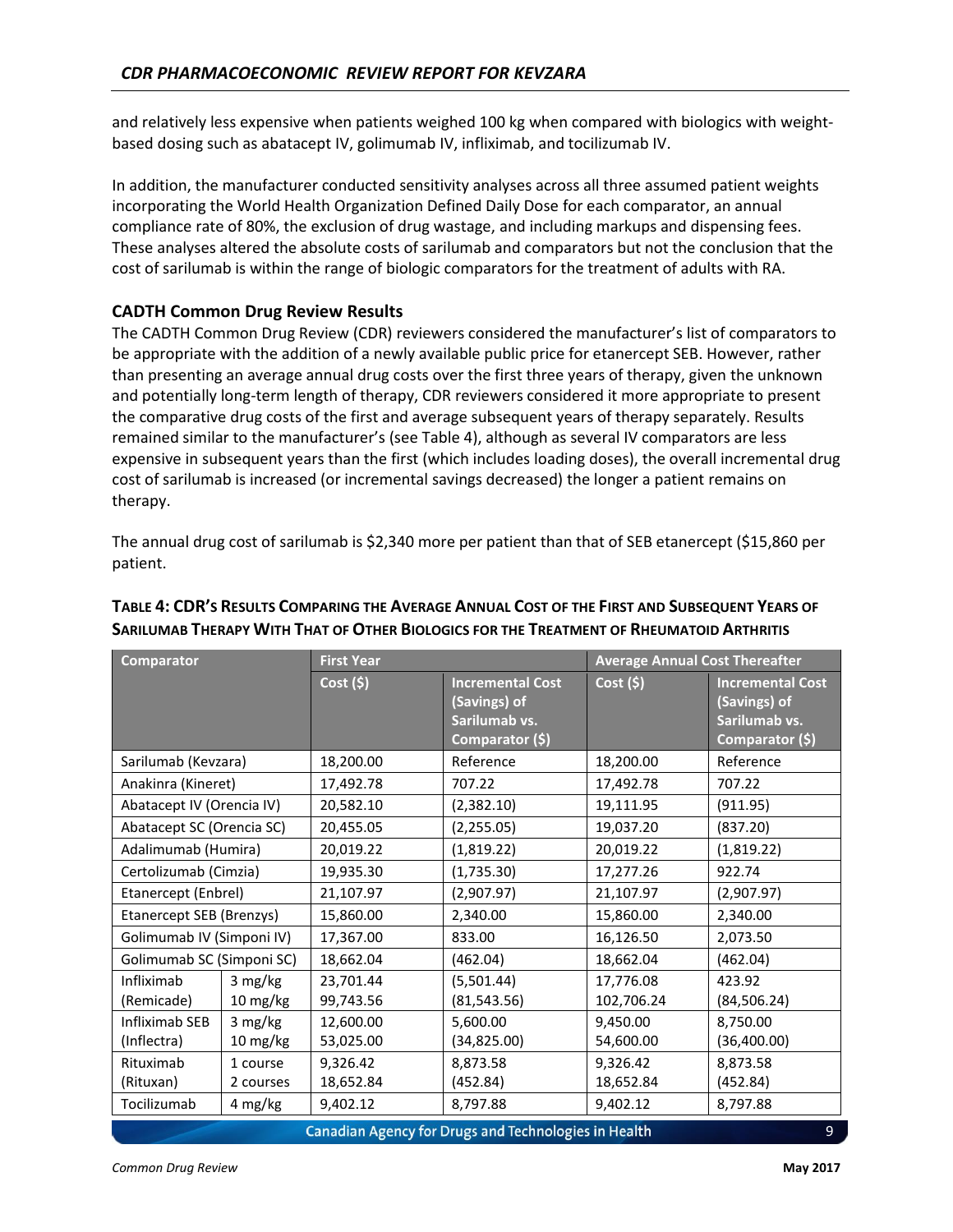## *CDR PHARMACOECONOMIC REVIEW REPORT FOR KEVZARA*

| <b>Comparator</b>                 |           | <b>First Year</b>     |                                                                             | <b>Average Annual Cost Thereafter</b> |                                                                             |  |
|-----------------------------------|-----------|-----------------------|-----------------------------------------------------------------------------|---------------------------------------|-----------------------------------------------------------------------------|--|
|                                   |           | Cost(5)               | <b>Incremental Cost</b><br>(Savings) of<br>Sarilumab vs.<br>Comparator (\$) | Cost(5)                               | <b>Incremental Cost</b><br>(Savings) of<br>Sarilumab vs.<br>Comparator (\$) |  |
| IV (Actemra<br>IV)                | 8 mg/kg   | 15,097.77             | 3,102.23                                                                    | 17,629.17                             | 570.83                                                                      |  |
| Tocilizumab<br>SC (Actemra<br>SC) | O2W<br>QW | 9,230.00<br>18,460.00 | 8,970.00<br>(260.00)                                                        | 9,230.00<br>18,460.00                 | 8,970.00<br>(260.00)                                                        |  |
| Tofacitinib (Xeljanz)             |           | 17,150.59             | 1,049.41                                                                    | 17,150.59                             | 1,049.41                                                                    |  |

IV = intravenous; Q2W = every two weeks; QW = weekly; SC = subcutaneous; SEB = subsequent entry biologic; vs. = versus. See [Table 1](#page-7-0) for unit costs and dosing. Average annual cost does not include dispensing fees, administration fees, markups, or discounting. Patient weight assumed to be 75 kg. Excess medication in vials was assumed to be wasted.

Of particular interest is the comparison of sarilumab to adalimumab and etanercept, the most prescribed anti-tumour necrosis factors for the treatment of RA,<sup>21,22</sup> and tocilizumab, an interleukin-6 inhibitor like sarilumab. Both adalimumab and tocilizumab IV were compared with sarilumab in head-tohead trials, in MONARCH $^{15,16}$  and ASCERTAIN, $^{17}$  respectively.

In MONARCH, sarilumab monotherapy showed a statistically significant and clinically meaningful clinical response, clinical remission, and improvement in physical functioning compared with adalimumab monotherapy, with a similar proportion of patients experiencing at least one serious adverse event and withdrawing due to adverse events (see CDR Clinical Report, sections 3.5 and 3.6). At the submitted price, sarilumab is less expensive than the list price of adalimumab.

ASCERTAIN was a small safety study comparing sarilumab plus conventional disease-modifying antirheumatic drugs (DMARDs) with tocilizumab IV plus conventional DMARDs in patients with an inadequate response or intolerance to anti–tumour necrosis factor therapy. Efficacy outcomes were considered exploratory, and statistical analyses were not conducted. There were higher rates of discontinuation due to adverse events in the sarilumab group (15.7%) compared with tocilizumab IV  $(3.9%)$ , as well as

although given the small size of the trial, these

conclusions are uncertain.

At the submitted price, sarilumab (\$18,200 per patient per maintenance year) is more expensive than tocilizumab IV at either the 4 mg/kg or 8 mg/kg every four week dosing schedule (\$9,402 to \$17,629 per patient per maintenance year). Sarilumab is also more expensive than biweekly tocilizumab SC at the listed price (\$9,230 per patient) but slightly less expensive than weekly tocilizumab SC (\$18,460 per patient). Thus the relative cost of sarilumab compared with tocilizumab SC depends on the proportion of patients using weekly versus biweekly tocilizumab SC. In ASCERTAIN, $^{17}$  of patients in the tocilizumab IV arm escalated treatment from 4 mg/kg to 8 mg/kg every four weeks, although the majority of them did so at v, much earlier than escalation would be likely to occur in clinical practice. The proportion of patients escalating tocilizumab SC in clinical practice in Canada is unknown;<sup>19</sup> the clinical expert consulted by CDR roughly estimated that between 50% and 75% of patients continuing on tocilizumab SC eventually escalate to weekly dosing, though it would be unlikely to occur before 12 weeks of therapy in order to assess clinical response to initial dosing.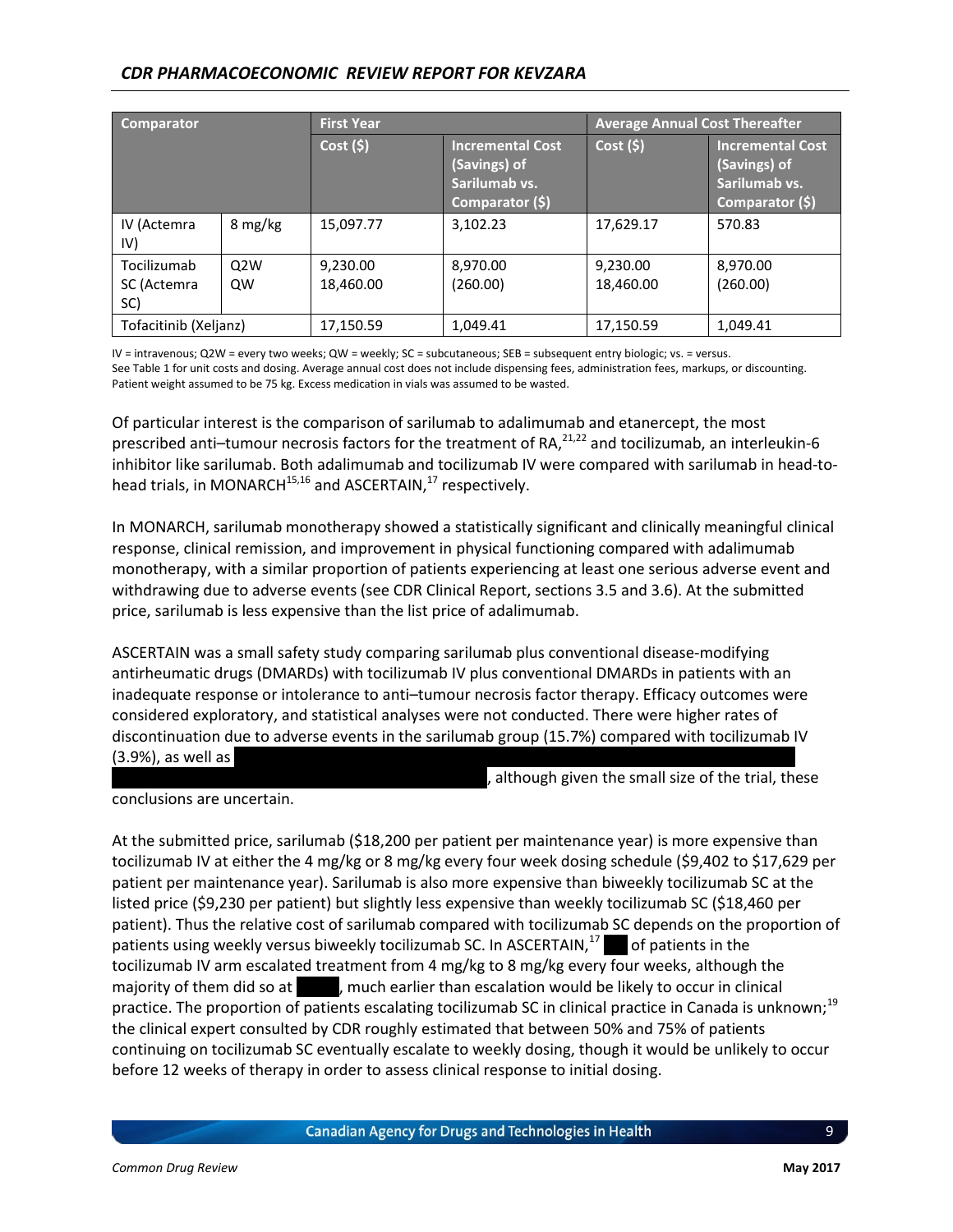CDR conducted an exploratory analysis to compare the annual cost of sarilumab therapy with that of the weighted average cost of tocilizumab, assuming a varying proportion of patients using weekly as opposed to biweekly dosing. At the submitted price, sarilumab is more expensive than tocilizumab SC unless more than 97% or more of tocilizumab SC patients are using weekly dosing (see T[ABLE](#page-14-0) 5.) Additionally, CDR calculated the percentage price reduction required for sarilumab to be cost-neutral to tocilizumab SC across the all proportions of patients using weekly tocilizumab dosing. For example, if the approximately of tocilizumab IV patients who escalated to 8 mg/kg dosing in the ASCERTAIN trial is assumed to be a reasonable proxy for tocilizumab SC escalation in clinical practice, then a price would be necessary for the annual cost of sarilumab to be cost-neutral to the weighted

average cost of tocilizumab SC.

While no head-to-head data exist comparing sarilumab with etanercept, the manufacturer's network meta-analysis vvvvvviva varianalysis vvarings varilumab and other biologics for the treatment of RA, although limitations exist (see CDR Clinical Report Appendix 6). At the submitted price, the annual cost of sarilumab is \$2,908 less than that of branded etanercept but \$2,340 per patient per year more than SEB etanercept. Should etanercept SEB displace branded etanercept in clinical practice, a price reduction of 13% would be necessary for the annual cost of sarilumab to be cost-neutral to etanercept.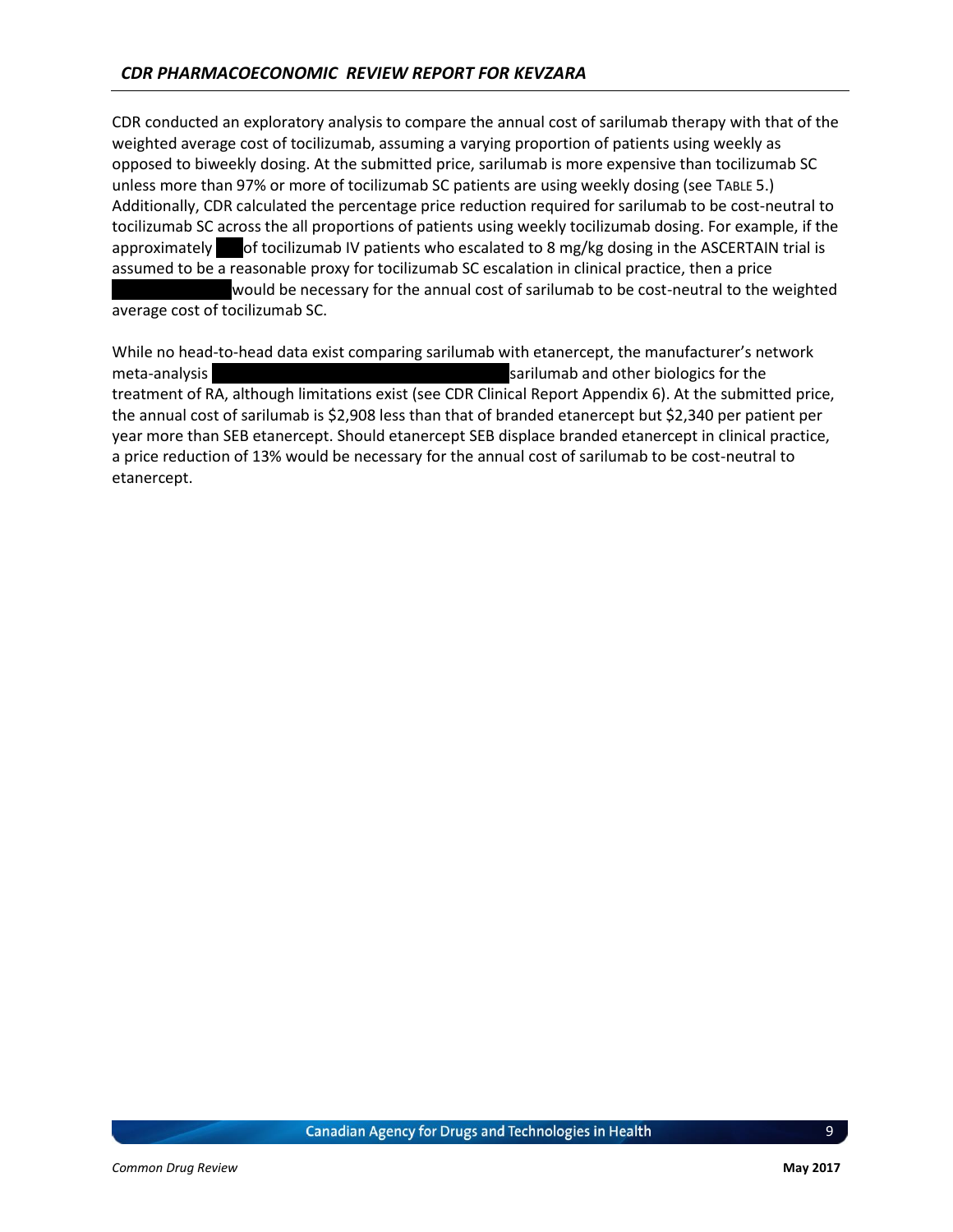## TABLE 5: EXPLORATORY ANALYSIS COMPARING THE ANNUAL COST OF TOCILZUMAB SC WITH VARYING PROPORTIONS OF PATIENTS USING WEEKLY DOSING **TO THAT OF SARILUMAB**

| <b>Annual Maintenance Cost</b>                                                                                |          | Proportion of Tocilizumab SC Patients Using Weekly Dosing (vs. Biweekly) |          |          |          |          |          |          |          |          |                          |
|---------------------------------------------------------------------------------------------------------------|----------|--------------------------------------------------------------------------|----------|----------|----------|----------|----------|----------|----------|----------|--------------------------|
|                                                                                                               | 0%       | 10%                                                                      | 20%      | 30%      | 40%      | 50%      | 60%      | 70%      | 80%      | 90%      | 100%                     |
| Sarilumab                                                                                                     | \$18,200 |                                                                          |          |          |          |          |          |          |          |          |                          |
| Weighted average cost<br>tocilizumab                                                                          | \$9,230  | \$10,153                                                                 | \$11,076 | \$11,999 | \$12,922 | \$13,845 | \$14,768 | \$15,691 | \$16,614 | \$17,537 | \$18,460                 |
| Incremental cost (savings) of<br>sarilumab compared with<br>tocilizumab SC                                    | \$8,970  | \$8,047                                                                  | \$7,124  | \$6,201  | \$5,278  | \$4,355  | \$3,432  | \$2,509  | \$1,586  | \$663    | (5260)                   |
| Percentage price reduction<br>for sarilumab to be cost-<br>neutral to weighted average<br>tocilizumab SC cost | 49%      | 44%                                                                      | 39%      | 34%      | 29%      | 24%      | 19%      | 14%      | 9%       | 4%       | <b>Not</b><br>applicable |

<span id="page-14-0"></span>SC = subcutaneous; vs. = versus.

Patients are assumed to be on the regular or escalated dose of tocilizumab SC for all 52 weeks of the calculated year.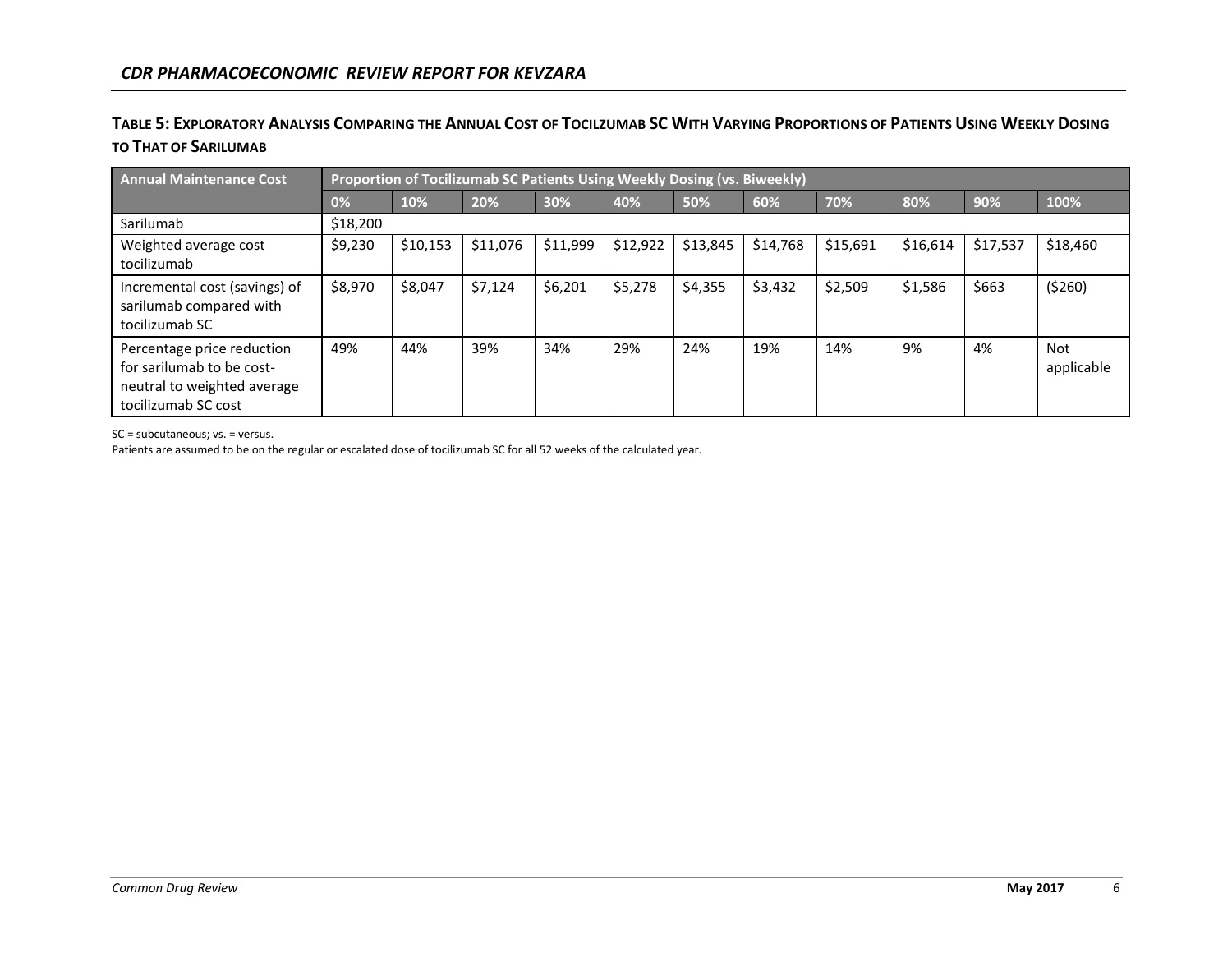## <span id="page-15-0"></span>**REFERENCES**

- 1.  $P^r$ KEVZARA™ (sarilumab): solution for subcutaneous injection. 150 mg/1.14 mL or 200 mg/1.14 mL solution in a single-dose pre-filled syringe [product monograph]. Laval (QC): Sanofi-aventis Canada Inc; 2016 Jan 28.
- 2. Pharmacoeconomic evaluation. In: CDR submission: Kevzara™ (sarilumab), 150 mg/1.14 mL or 200 mg/1.14 mL solution for subcutaneous injection. Company: Sanofi Genzyme*.* [**CONFIDENTIAL**  manufacturer's submission]. Mississauga (ON): Sanofi Genzyme; 2016 Oct.
- 3. PrHumira® (adalimumab): 40 mg in 0.8 mL sterile solution (50 mg/mL) subcutaneous injection [product] monograph]. St-Laurent (QC): AbbVie Corporation; 2016 Apr 6.
- 4. <sup>Pr</sup>Remicade<sup>®</sup> (infliximab): powder for solution, sterile, lyophilized, 100 mg/vial [product monograph]. Toronto (ON): Janssen Inc.; 2016 Apr 26.
- 5. Prinflectra® (infliximab): powder for solution, sterile, lyophilized, 100 mg/vial [product monograph]. Yeonsu-gu (KR): Celltrion Healthcare Co. Ltd.; 2016 Jun 10.
- 6. <sup>Pr</sup>Enbrel<sup>®</sup> (etanercept): solution for injection in a prefilled syringe 50 mg/mL and lyophilized powder for reconstitution in a vial 25 mg/vial [product monograph]. Thousand Oaks (CA): Immunex Corporation; 2015 Oct 19.
- 7. <sup>Pr</sup>Brenzys™ (etanercept): solution for injection in a pre-filled syringe 50 mg/mL and solution for injection in a pre-filled auto-injector 50 mg/mL [product monograph]. Yeonsu-gu (KR): Samsung Bioepis; 2016 Aug 31.
- 8. Pr<sub>Actemra</sub>® (tocilizumab): 20 mg/mL concentrate solution for infusion; 162 mg/ 0.9 mL solution for injection [product monograph]. Mississauga (ON): Hoffmann-La Roche Limited; 2016 Jul 12.
- 9.  $P^r$ Rituxan® (rituximab): 10 mg/mL intravenous infusion [product monograph]. Mississauga (ON): Hoffmann-La Roche Limited; 2016 Oct 13.
- 10.  $P^r$ Cimzia® (certolizumab pegol): solution for injection in a single-use pre-filled glass syringe, 200 mg/mL [product monograph]. Oakville (ON): UCB Canada Inc.; 2016 Jun 2.
- 11. Prsimponi® (golimumab): solution for injection 50 mg/0.5 mL, 100 mg/1.0 mL; <sup>Pr</sup>Simponi® I.V. (golimumab): solution for infusion 50 mg/4.0 mL [product monograph]. Toronto (ON): Janssen Inc.; 2016 Aug 8.
- 12. PrXeljanz™ (tofacitinib tablets): 5 mg tofacitinib tablets for oral administration [product monograph]. Kirkland (QC): Pfizer Canada Inc.; 2016 Oct 26.
- 13. PrKineret<sup>®</sup> (anakinra): solution for injection in a prefilled syringe 100 mg per syringe (150 mg/mL) subcutaneous injection [product monograph]. Stockholm (SE): Swedish Orphan BioVitrum AB; 2016 Mar 17.
- 14. Prorencia® (abatacept): intravenous infusion, 250 mg / 15 mL vial; solution for subcutaneous injection, 125 mg/mL [product monograph]. Montreal (QC): Bristol-Myers Squibb Canada; 2016 Apr 7.
- 15. Burmester GR, Lin Y, Patel R, van AJ, Mangan EK, Graham NM, et al. Efficacy and safety of sarilumab monotherapy versus adalimumab monotherapy for the treatment of patients with active rheumatoid arthritis (MONARCH): a randomised, double-blind, parallel-group phase III trial. Ann Rheum Dis. 2017 May;76(5):840-847.